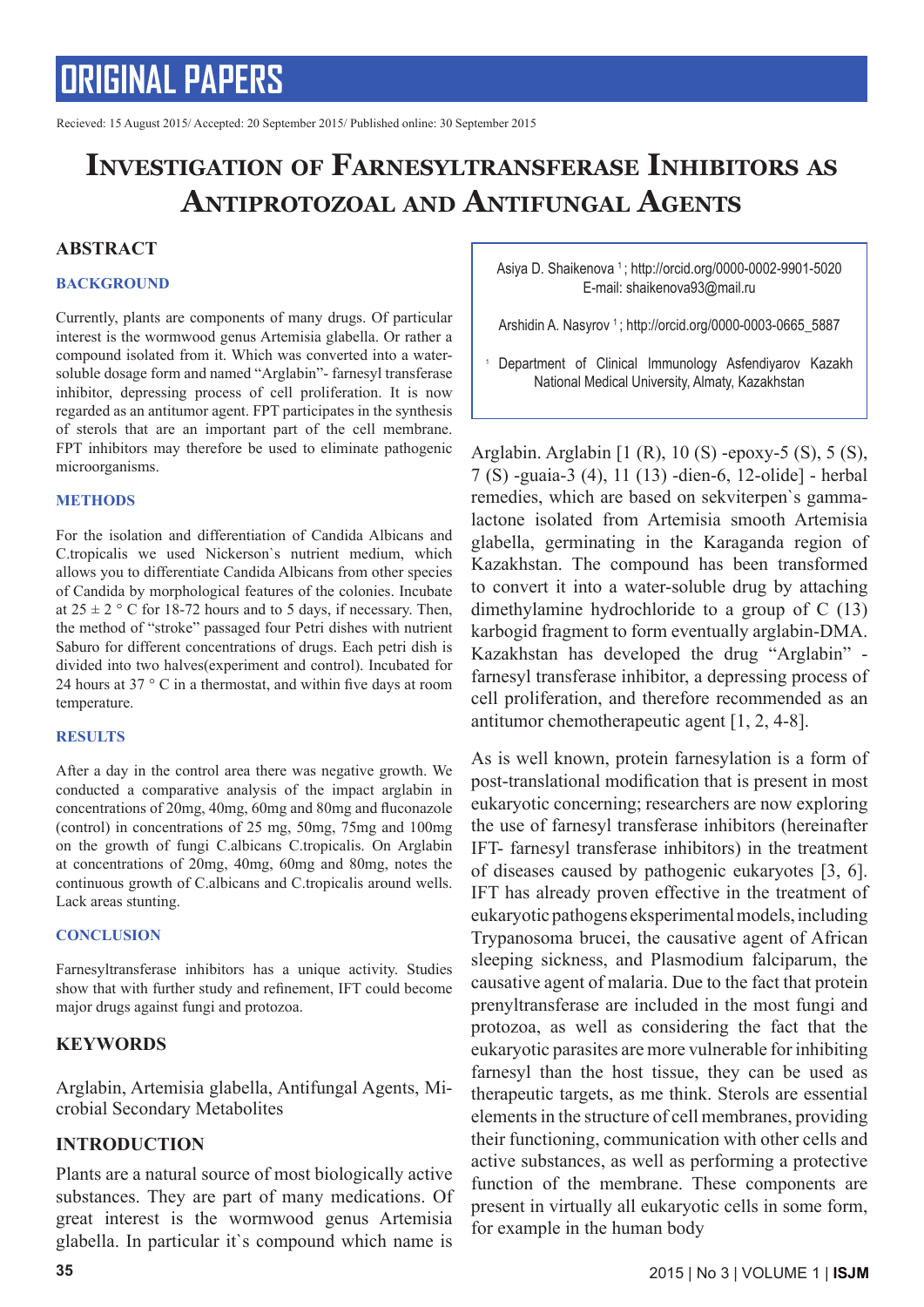

Fig 1. Relationship of posttranslational protein isoprenylation pathways to the mevalonate pathway of cholesterol biosynthesis

in the form of cholesterol in fungi and protozoa in the form of a special class of sterols, including ergosterol and other 24-metilsteroly (Fig. 1) [5, 6].

Knowing the mechanism of the synthesis of sterols, we can influence the growth and activity of pathogenic protozoa and fungi. For the synthesis of sterols requires a minimum of 20 steps in the synthesis of cholesterol 48 [7-10]. The main ones are:

1.Condensation two units of acetyl CoA to form acetyl-CoA acetyl.

2.Formation 3-hydroxy-3-metilglyuta- reel-CoA (HMG-CoA)

3. Recovery with the formation of mevalonic acid. This is the end of mevalonic way.

4. Conversion mevalonate in isoprentenyldiphosphate (IPP) (+ one two phosphorylation decarboxylation).

5. Conversion using isoprentenyl-diphosphate isomerase in dimetylallildiphosphate (DMAPP).

6. Condensation IPP with DMAPP and geranyldiphosphate to form farnezyldiphosphate (FPP), catalyzed farnezydiphosphatsynthetase (FPPS). This ends the isoprenoid pathway. Before this step the sterol synthesis is identical in all organisms studied [2].

Farnezyldiphosphate is a substrate for further synthesis of various enzymes of sterol, and a donor for prenylation. Prenylation - posttranslational lipid modification of proteins with cysteine residues

#### **ISJM** | VOLUME 1 | No 3 | 2015 **36**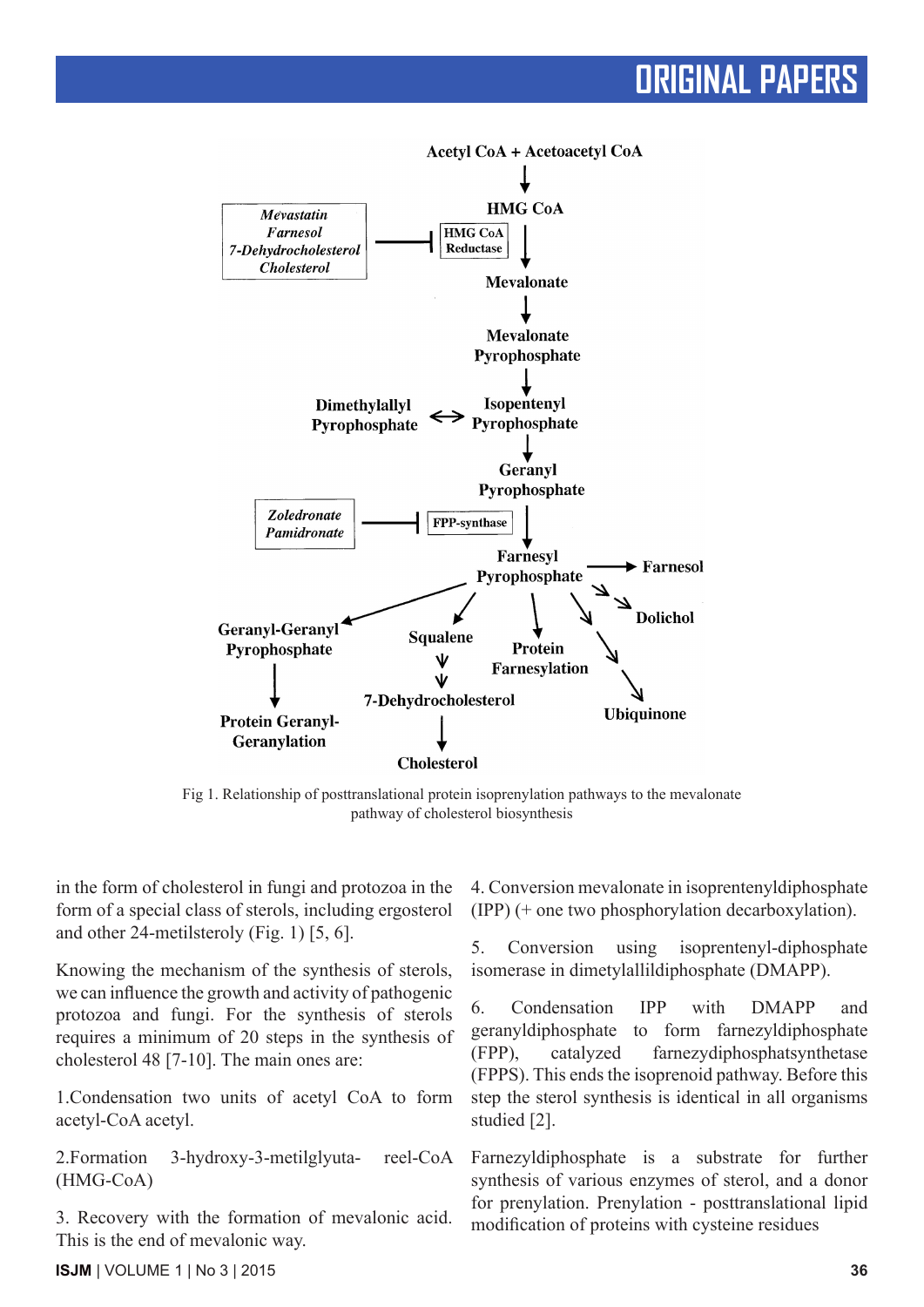

Fig 2. Farnesyltransferase enzyme (FTase) ternary complex (FTase-Peptide-Substrate-FPP anlog)



Fig 3. Schematic representation of farnesyl protein transferase (FTase) reaction

required for the association of the protein with lipophilic membrane as well as protein-protein interactions. For prenylation substrate proteins are H-, N-, K-Ras, Rac, Rho, Rab, involved in vesicle transport, signal transduction and cell cycle life activity [3-8].

To date, three known enzyme providing prenylation: farnesyltransferase (FPT), geranyltrasferase type I (GGPT-I) and geranyltransferase type II (GGPT-II). FPT is a substrate proteins containing Ca- ah motif at the C-terminus, where C is cysteine, aa - no aromatic

amino acids, x - terminal amino acid which may be methionine, serine, alanine or glycine. FPT carries farnesyl group from FPP to the cysteine thiol group [9].

FPT - heterodimer composed of two subunits:

- alpha subunit of 48 kDa, consists of 379 residues.
- Beta-subunit of 46 kDa, consists of 437 residue

FPT - is the zinc's enzyme. A zinc ion in the protein dimer is necessary for its catalytic activity. Zinc ion

**37** 2015 | No 3 | VOLUME 1 | **ISJM**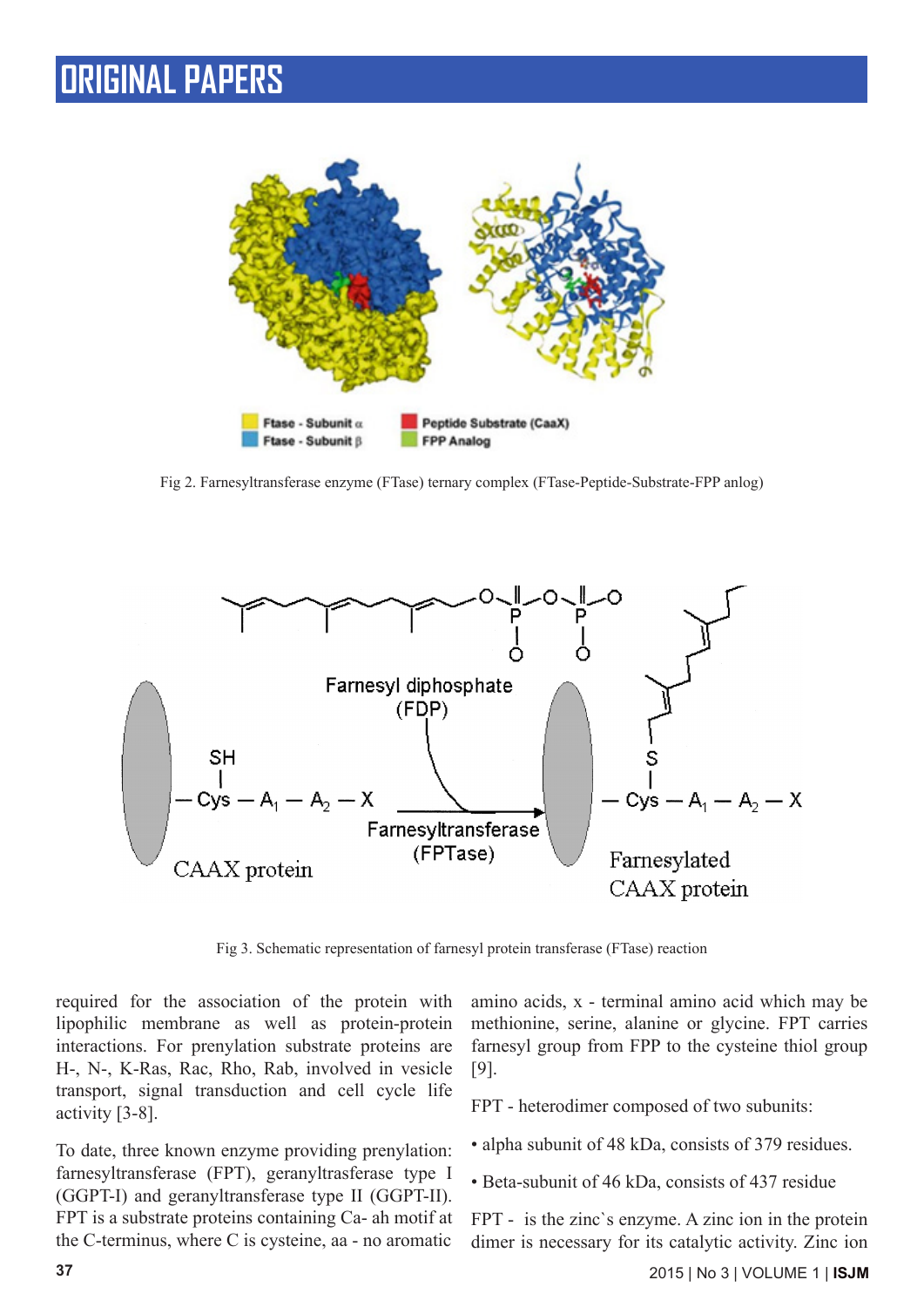is not required for isoprenoid-binding but is required for coordination peptides. It was also proved that for the maximum activity FPT needed millimoles of magnesium, and some scientists believe that magnesium helps to stabilize a pyrophosphate group [4, 13, 15, 16].

GGPT-I is also a substrate proteins containing sugar motif, but here's - leucine or phenylone. Another difference is that a beta- subunit (just 30% similar to the amino acid content), in contrast to alpha, both of which enzymes are identical. Also for their optimal activity GGPT-I does not require magnesium ions. Because of the strong similarity of these enzymes has been proved their cross-action, that is, the absence of one, the other completely takes over the job.

GGPT-II adds two geranyl-geranyl group to the terminal residues of proteins, ending SS SSKHH, LDL-C motifs. Now found that GGPT-II catalyzes the only Rab-proteins [5, 9, 11-14]. Given that Rasoncogenes are farnesylations proteins were created and investigated the effects of a significant number of inhibitors farnesyltransferase (IFT) as a cancer treatment, Arglabin was no exception. However, as indicated above farnesyltransferase involved in the synthesis of sterols and thus exerting influence on it is possible to prevent the growth of pathogenic eukaryotic protozoa and fungi [6, 17, 18].

Although the reason for more effective inhibition of cancer and parasitic farnesyltransferase, as compared to normal mammalian cells is not clear, it can be assumed that this selectivity is based on biological differences between these cells. Action IFT on protozoa and fungi can also be based on the presence and absence of farnesyl transferase only a workaround in the form of geranylgeranyltransferase [11, 12, 15- 18].

Anyway, IFT drugs are effective against fungi and protozoa, the only difficulty is to ensure the delivery of the inhibitor into the cell pathogens. If you provide such a modification of IFT, which will help deliver the inhibitor to a substrate, having a barrier membrane, we can get a complete elimination of the pathogen [7- 10]. One of the problems encountered when creating drugs with antimicrobial activity, is the presence of toxic side effects and high cost of these drugs. In this regard, the proposed research is interesting in terms of a new approach to the ability of the drug to the known mechanism of action.

### **The aim of the study**

The possibility of using domestic farnesyl transferase inhibitor - "Arglabin" as an antifungal drug.

## **METHODS**

For isolation and differentiation of Candida albicans and C.tropicalis we used Nickerson`s nutrient medium as this medium makes it possible to distinguish Candida albicans from other Candida species based on morphological features of the colonies. Incubate at  $25 \pm 2$  ° C for 18-72 hours and to 5 days, if necessary. On Nickerson`s nutrient medium we have identified museum strains of Candida tropicalis, and Candida albicans. On the second day we received a colony. Differentiation was founded on colony morphology. C.albicans - with smooth edges, protruding, of medium size, black colonies; C.tropicalis - with smooth edges, protruding, of medium size, brown colony. From grown crops we made smear, fixed and stained by Gram. Microscopic - large, slightly oval in shape, arranged in groups, Gram-positive. Thus, we confirmed the purity of the grown cultures. Then, the method of "stroke" passaged four Petri dishes with nutrient Saburo for different concentrations of drugs. Just before planting in each cup were prepared by two crescent for making drugs (experiment and control). Each petri dish is divided into two halves. As well, the left half of the solution was introduced arglabin (experience) in concentrations of 20 mg - Petri dish - №1, 40mg - №2, 60mg - №3 and 80mg - №4. As well, the right half of a solution made of fluconazole (control) at a concentration of  $25mg$  - Petri dish -  $N<sub>2</sub>1$ , 50mg - №2, 75mg - 100mg №3i - №4. Incubated for 24 hours at  $37 \degree$  C in a thermostat, and within five days at room temperature.

#### **RESULTS AND DISCUSSION**

Within five days, we observed daily for growth of microorganisms area. After a day in the control area there was negative growth. We conducted a comparative analysis of the impact arglabin in concentrations of 20mg, 40mg, 60mg and 80mg and fluconazole (control) in concentrations of 25 mg, 50mg, 75mg and 100mg on the growth of fungi C.albicans C.tropicalis. The antifungal activity of fluconazole observed in our work too. As can be seen from the table, in a therapeutic concentration of fluconazole reduced the growth of C.albicans, negative zone was 4cm: 3cm; reducing growth C.tropikalis not.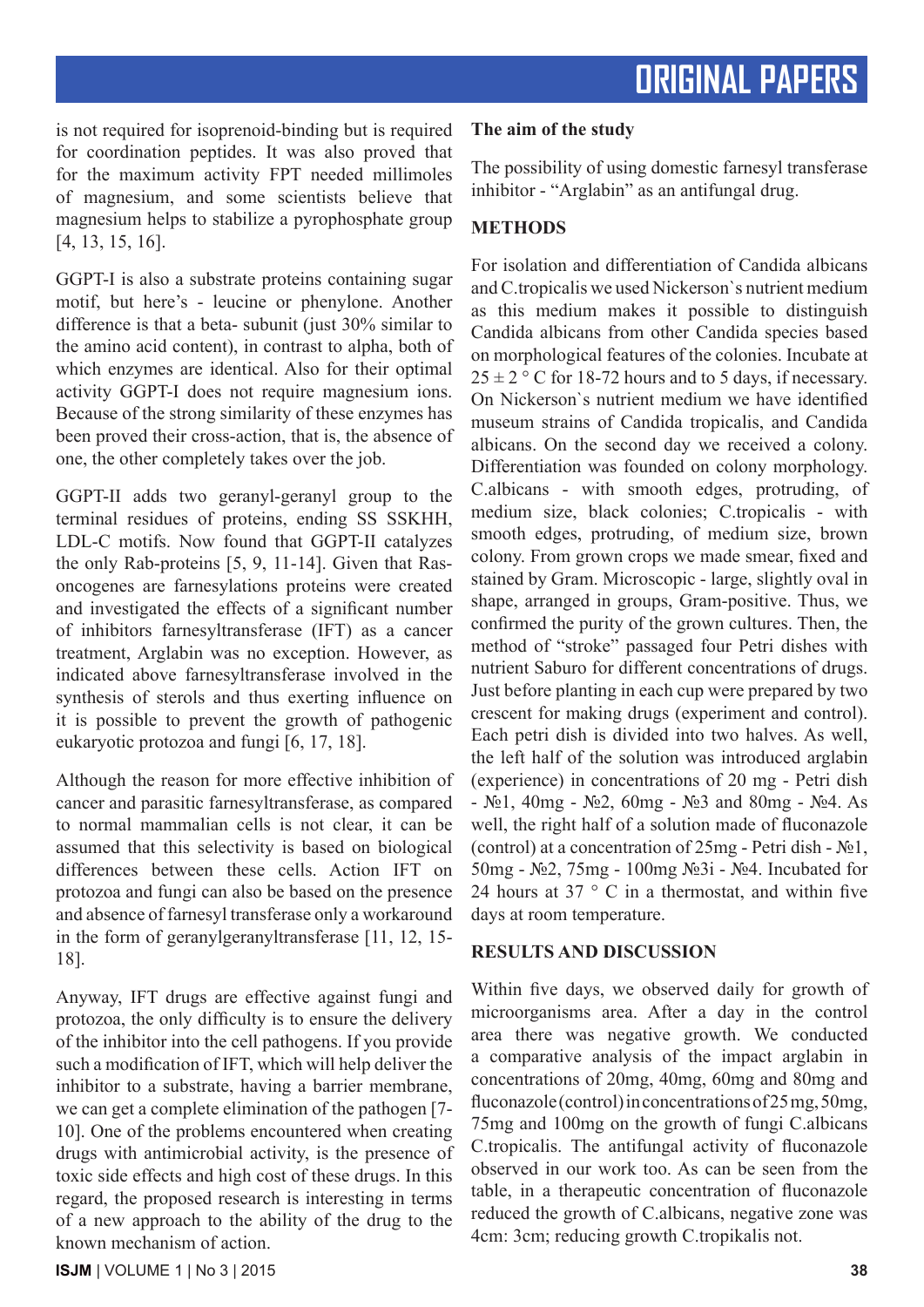| Fungi\drugs  | Arglabin            |      |      |      | Fluconazole       |                          |                              |                                   |
|--------------|---------------------|------|------|------|-------------------|--------------------------|------------------------------|-----------------------------------|
|              | 20mg                | 40mg | 60mg | 80mg | 25mg              | 50mg                     | 75mg                         | 100mg                             |
| C.albicans   | Lack areas stunting |      |      |      | 2cm:<br>$1-1.5cm$ | $4 \text{ cm} : 3$<br>cm | $3 \text{ cm} : 3.5$<br>cm   | 3cm:2cm                           |
| C.tropicalis | Lack areas stunting |      |      |      | 3.3cm:3cm         | -                        | $3.5 \text{ cm} : 1.5$<br>cm | uniform<br>reduction in<br>growth |

At a concentration of 75 mg of fluconazole marked reduction in growth of C.albicans C.tropicalis-3cm: 3.5 cm and 3.5 cm: 1.5 cm, respectively. It is interesting to note that a minimum concentration of fluconazole identified zone stunting C.albicans 2cm: 1-1,5sm and 3,3sm: 3cm area was stunting C.tropicalis. On Arglabin at concentrations of 20mg, 40mg, 60mg and 80mg, notes the continuous growth of C.albicans and C.tropicalis around wells. The table shows that, in the concentration zone arglabin delay fungal growth there.

Possible reasons for the negative result:

1. The use of museum strains, but not freshly isolated cultures of C.albicans and C.tropicalis;

2. Instill drugs instead of using diffuse disc or broth microdilution. Scientists JianjunQiao, PeipingGao, XiaolingJiang in their experiences using methods diffuse disc (on a determination of antibiotic resistance), and the broth microdilution. Farnesyltransferase inhibitors were manumycin A and tipifarnib. But unfortunately, it was also proven that the minimum inhibitory drug's concentrations to fungi were significantly higher concentrations inhibit vitality and proliferation of mammalian cells themselves.

3. Studying only fungi of C.albicans and C.tropicalis.

Thus, in experiment of JianjunQiao, PeipingGao, XiaolingJiang, and HongFang [8] action against farnesyl transferase inhibitors of growth Aspergillus species and Candida has been proven. Also, we received information that farnesyltransferase inhibitors can lead to growth reduction Cryptococcusneoformans. And deletion of genes encoding subunits of farnesyltransferase lead to death C. neoformans and Candida Albicans and growth defect of C. Glabrata.

# **CONCLUSION**

Farnesyltransferase inhibitors - unique products

having an activity on quite different substrates. A detailed study of them with the aim of expanding the range of application will enable us in the future, perhaps, the first line drug against fungi, protozoa. You do not need to create anything, it is already there, you just figure out how many useful things we can learn from it.

# **REFERENCES**

1. Shaikenov TE, Adekenov SM, Williams RM, Prashad N, Baker FL, Madden TL, Newman R.

Arglabin-DMA, a plant derived sesquiterpene, inhibits farnesyltransferase. Oncol Rep. 2001 Jan-Feb; 8 (1): 173-179.

2. Trenin AS. Mikrobnie metabolity- ingibitory biosinteza sterolov, ih himicheskoe raznoobrazie b osobennosti mehanizma deystviya (Microbial metabolites - sterol biosynthesis inhibitors, their chemical diversity and characteristics of the mechanism of action). Bioorganicheskaya Khimiya. 2013; 39 (6): 1-43.

3. Reilly JE, Zhou X, Tong H, Kuder CH, Wiemer DF, Hohl RJ. In vitro studies in a myelogenous leukemia cell line suggest an organized binding of geranylgeranyl diphosphate synthase inhibitors. Biochem Pharmacol. 2015 Jul 15; 96 (2):83-92.

4. Cho KN1, Lee KI. Chemistry and biology of Ras farnesyltransferase. Arch Pharm Res. 2002 Dec; 25 (6):759-769.

5. Benetka W, Koranda M, Maurer-Stroh S, Pittner F, Eisenhaber F. Farnesylation or geranylgeranylation? Efficient assays for testing protein prenylation in vitro and in vivo. BMC Biochem. 2006 Feb 28 ; 7:6.

6. Eastman RT, Buckner FS, Yokoyama K, Gelb MH, Van Voorhis WC. Thematic review series: lipid posttranslational modifications. Fighting parasitic disease by blocking protein farnesylation. J Lipid